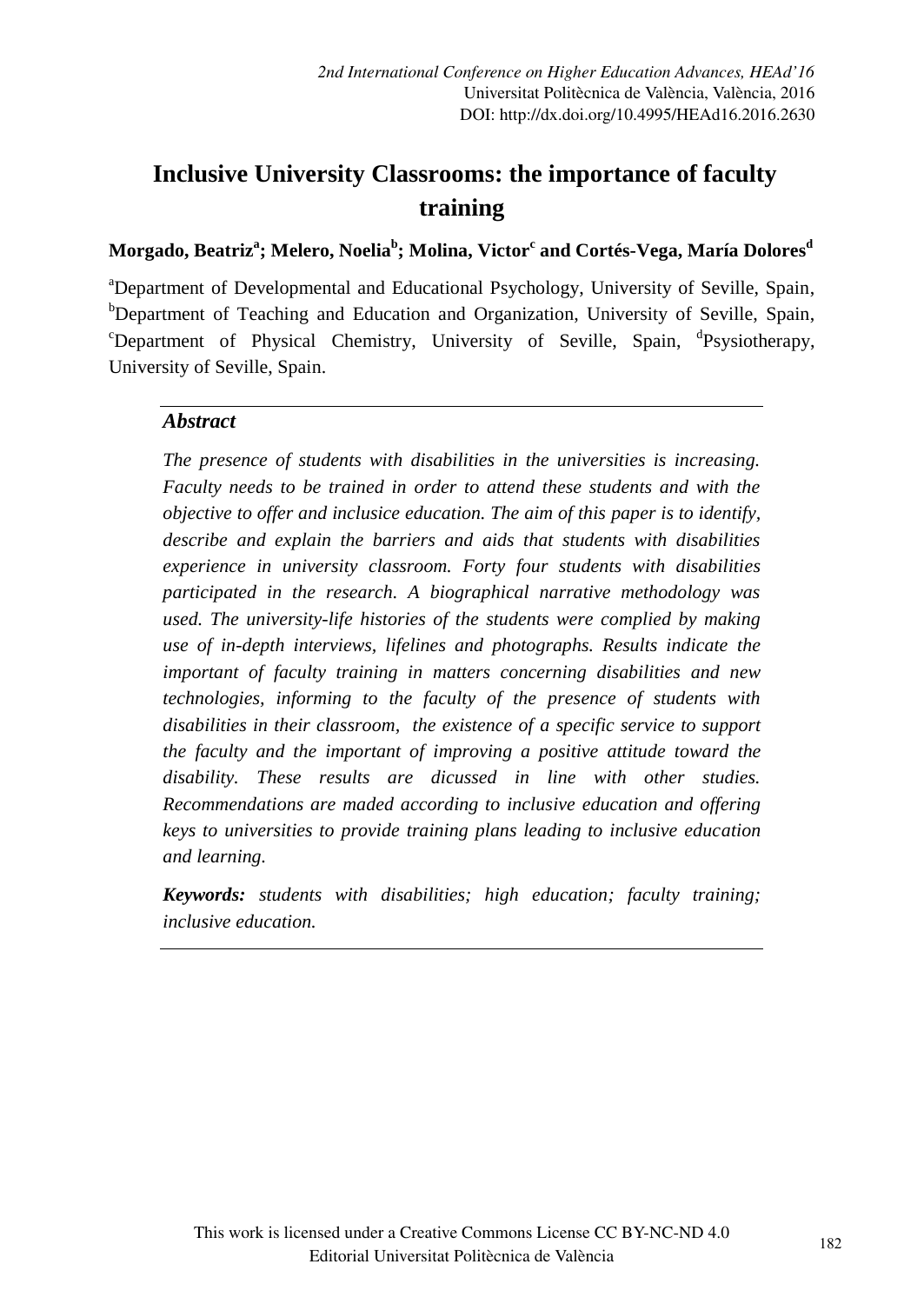## **1. Introduction**

In 1998, the UNESCO World Declaration on Higher Education, based on the Universal Declaration of Human Rights (WHO, 1948), forged a new vision of higher education, which underscores the right of every person to an education and equal rights of access to higher studies for all. Fuerthemore, the Convention on the Rights of Persons with Disabilities (UN, 2006) stated that persons with disabilities must be ensured access to higher education, professional training, adult education and life-long learning.

In Spain, Organic Law 4/2007 on universities had already referred to the inclusion of persons with disabilities at universities. It also included the obligation for university environments to be accessible, and inclusion of the *principles of universal accessibility and respect for all* in plans of study*.*

The number of university students with disabilities is increasing (Debram & Salzberg, 2005). In this sense, universities should be inclusive and respond to the needs of the entire student body. Ferni and Henning (2006) explain that participation in educational environments is restricted by inaccessible curricula, negative attitudes of faculty and physical barriers. The social model of disability (Oliver, 1990) poses the need for restructuring these environments in such a way that the entire student body can participate and learn in them.

Many studies have been developed and highlighted that students with disabilities have to cope with continuing barriers, whether in the macro-institutional environment (inaccessible buildings and virtual environments, unending administrative bureaucracy, unapplied regulations, etc.) or in the micro-institutional classroom environment (negative attitudes and uniformed faculty members, strict, non-inclusive curricula, absence of adjustments, etc.) (Moriña, López, & Molina, 2014). In this sense, students with an invisible disability, many often prefer not to reveal their disability because they are perceived negatively by others (Riddell & Weedon, 2014). This is worrying because although in some cases, faculty members have helped the student and shown a positive attitude, many faculty has not been sufficiently sensitive or has shown a complete lack of training in how to attend these students in the classroom (Moswela & Mukhopahdyay, 2011). This is important, and some of the key factors to success of students with disabilities include knowing the professors, and professors' attitudes or willingness to adapt curricula (Leyser, Greenberger, Sharoni, & Vogel, 2011). Hadjikakou and Hartas (2008), mention that most faculty members have neither training nor previous experience in the subject of disability. In this sense, it is necessary to train and inform faculty members in matters referring to disability.

The main objective of this paper is to identity, describe and explain barriers and aids related to faculty that students with disabilities experience in classroom.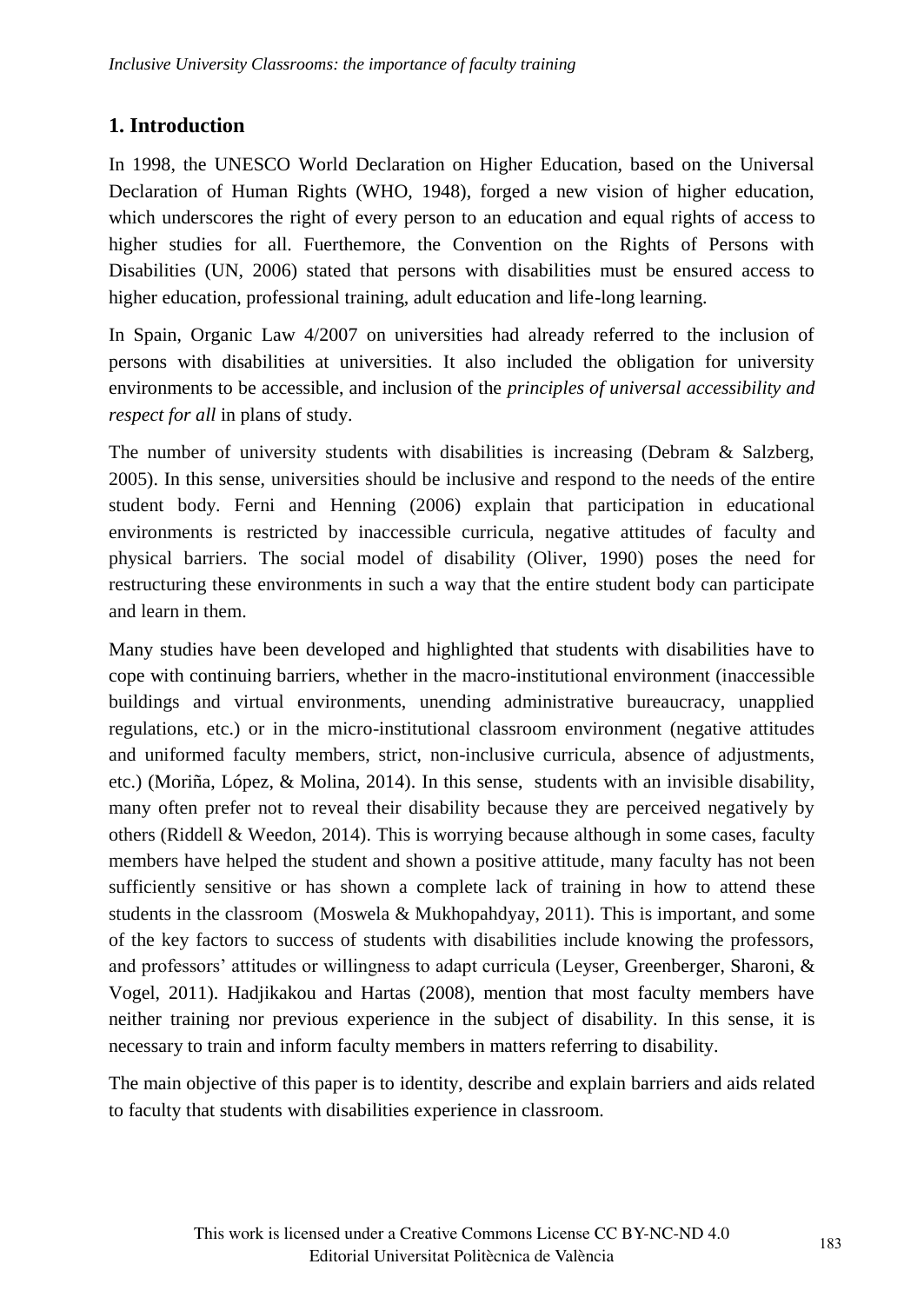## **2. Method**

 $\overline{\phantom{a}}$ 

This study pertain to a wider research funded by the Spanish Ministry of Economy and Competiveness entitled, "University barriers and aids identified by students with disabilities." This four-year study (2011-2014) was carried out by a multi-disciplinary research team of professors from different areas and branches of knowledge (Education, Economics, Health and Experimental Sciences).

The research is based on a biographical-narrative methodology. Through it, it was attempted to make students with disabilities heard. It has been previously concluded that this type of methodology emphasizes the importance of people talking about themselves, without repressing their subjectivity. Therefore, as a methodology for research, it is most suitable for listening to the voices of groups such as students who could be suffering from discrimination. Specifically, the research was designed in two stages. After their informed consent had been acquired, 44 students participated in the first. Several different discussion groups were held (at least one in each of the five fields of knowledge<sup>1</sup>) and individual interviews (oral and written). In the second, in-depth life histories were constructed for 16 of the participants. Some of the instruments used for collecting data employed in these histories were the in-depth interview, photographs and lifeline. As the life histories were characterized by their polyphony, it was indispensable to include the voices of other persons in the university trajectories of the main characters.

This paper concentrates on the recommendations that university students with disabilities made for faculty training. Data were collected during three years. The range of age was between 19 to 59 years, being the mean 30.5 years old. Of these, 22 were men and 22 women. Twenty five percent of them were in the first year of their degree studies, 16% in the second, 25% in the third, 14% in the fourth and 9% in the fifth. The remaining, approximately 11%, were studying for a master's degree. Finally, using the university's terminology, 38% of the students participating in the study had physical disabilities, 15% psychological disabilities, 36% sensorial disabilities and 11% had difficulties associated with some organic problem (asthma, degenerative diseases, etc.).

Data analysis was done from a double perspective. On one hand, for each history, what is called a narrative analysis as proposed by Goodley, Lawthom, Clough and Moore (2004) was done. On the other, a structural analysis (Riessman, 2008) was done for comparative analysis of all the information collected with all the techniques and people participating, using a system of categories and codes, as proposed by Miles and Huberman (1994) with the MaxQDA10 data analysis program.

<sup>&</sup>lt;sup>1</sup> The fields of knowledge included are: Health Sciences, Experimental Sciences, Social Sciences and Law, Engineering and Technology, and Humanities.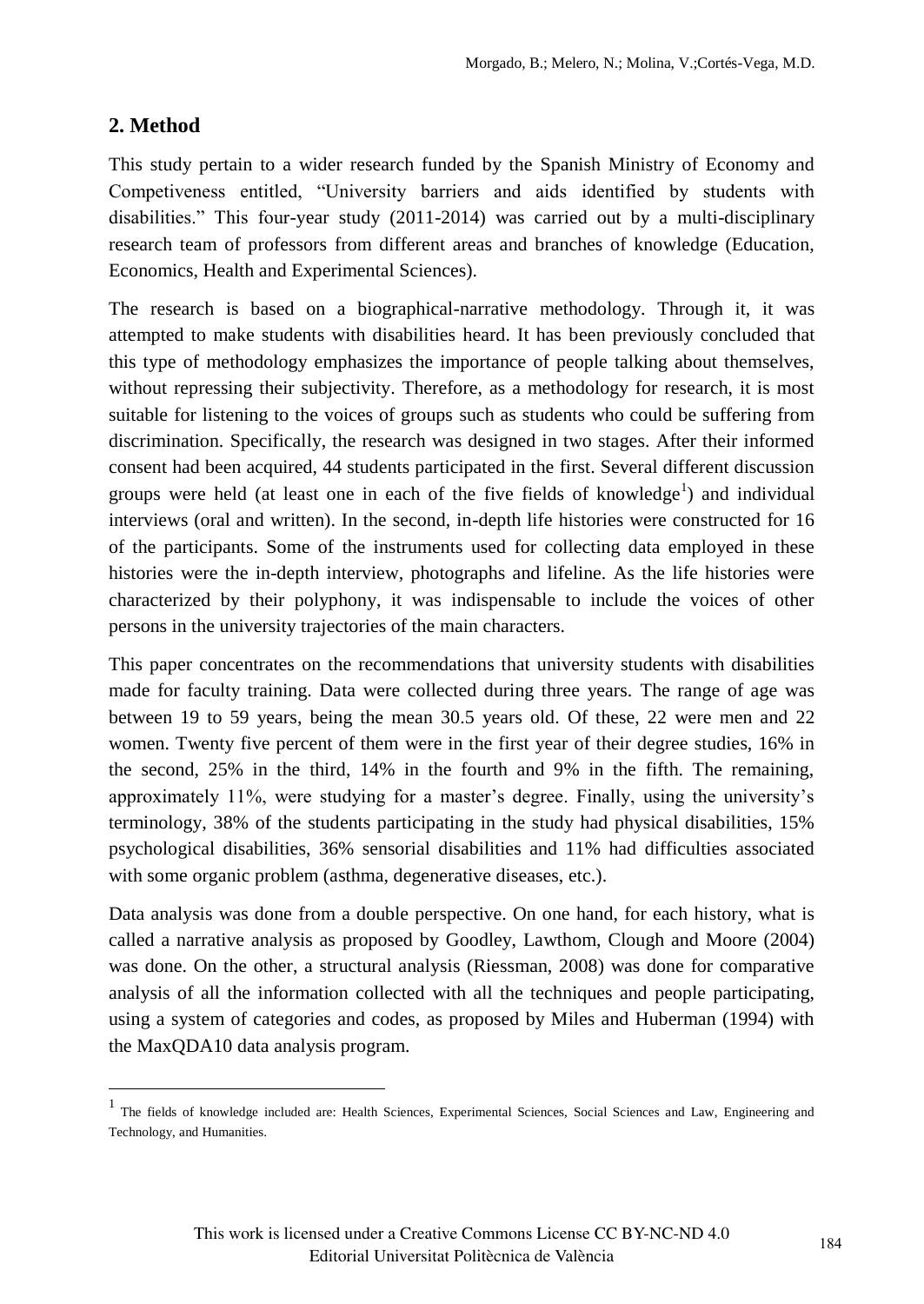## **3. Results**

 $\overline{a}$ 

All participants identified faculty training in matters concerning disabilities as a necessary and unavoidable improvement, which the university must make. In fact, they recommended that the faculty be trained in the specific content referring to disability and the needs arising from it. In this respect, a basic demand that arose was that the faculty be informed of the different types of disability, since depending on which it is, the response may be different:

*"RSP10<sup>2</sup> : I think the most effective thing for training would be for them to have knowledge of the needs that each type of disability has, and how they can respond to it, like how to adapt notes to braille, Right?"*

These students suggested too that it is necessary to make the faculty aware of the presence of students with disabilities in the classroom who must be given an appropriate, quality response. It is about making faculty members aware of the subject so they show a closer and more proactive attitude toward disability.

There should also be a service supporting the faculty in this matter, which could assist them whenever they found a student with a disability and did not know how to respond to  $\text{him}^3$ .

*"RCS4: But who supports the professor? …it would be good if there were orientation specialists in higher education …technical and educational adaptation, different clearer, concise teaching techniques …"*

Participants believed that professors received insufficient support from the university on how to respond to diversity. They commented, for example, on how faculty members often had to face students with disabilities in the classroom for the first time, but the information they received from the institution was minimal, and did not specify how to respond to the special needs of the students.

Several barriers related to the faculty were among the main obstacles identified by the participants in the study. Specifically, with regard to training, it was emphasized that the faculty is neither informed nor trained.

Other students emphasized that the problem was the absence of a positive attitude toward the disability. They suggested that it is complicated for the faculty to be trained to attend to

 $2 \text{ T}$  o protect the confidentiality of the participants in the study, abbreviations are used to identify them. Thus, RSC refers to Health Sciences, RSE to Social Sciences and Law, RSP to Social Sciences (Education), RTE to Engineering and Technology and Experimental Sciences and RH to Humanities. Each of these abbreviations is accompanied by a number that identifies the participant.

 $3$  The only service which the University currently has for this purpose is the Disabled Student Services Office. Only one person with a degree in psychology works there, for a population which in academic year 2014/2015 was as many as 600 students. Therefore, the authors of this article believe that the question is not that the service does not exist, but that due to the large number of students it has to serve, the functions it performs are others.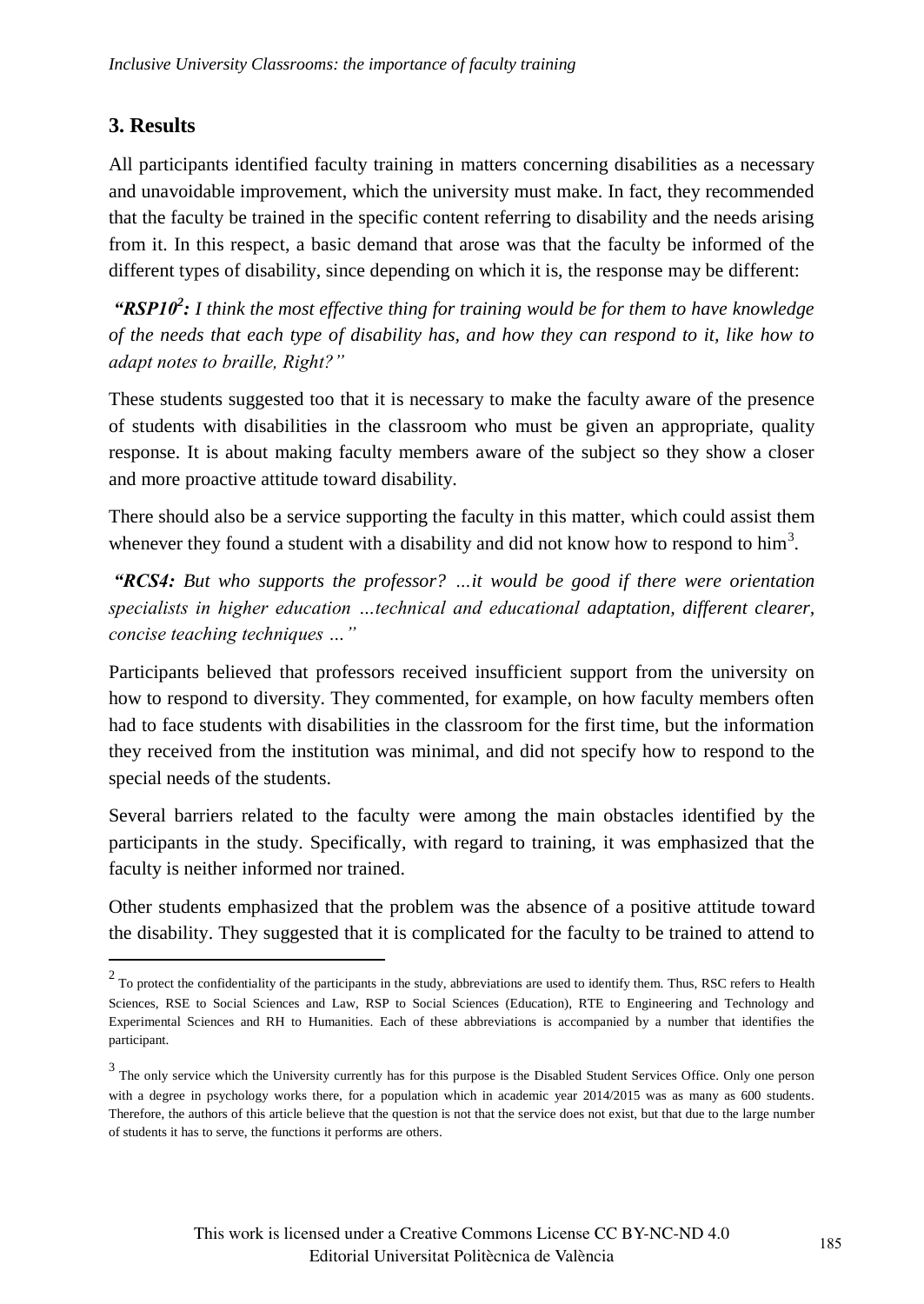diversity because to do it, first they have to empathize with these students, and sometimes that is not the case.

The new technologies and how they can contribute to inclusion of students in the university was another of the points the students who participated in the study recommended to faculty.

In addition to insisting on making use of the new technologies in general, students with visual disabilities also made concrete proposals, like promoting the use of digital blackboards, or locating monitors on each desk so students could view the information the professor is projecting more easily. However, the barriers in this section appeared when faculty members decided not to use the technological tools they already had available to them, whether due to lack of interest or training in their use.

*"RSP5: For a person who is blind, technology is always extremely important, because if it were not for today's technology... So of course, I think there is ignorance about the circumstances of each person with disability, but also about technology. Professors should be trained in this the same way they are trained in their field or subject."* 

The students also indicated that the university's virtual teaching platform was a huge help to them.

*"RCS8: Virtual teaching platforms are very good and can be very useful to the student. However, this is another matter that should be reviewed, because there are professors who do not take this type of technological tool seriously."* 

## **4. Conclusion and Discussion**

The students with disabilities who participated in this study recommended that faculty have to be infomed and trained in matters concerning disability. Therefore, faculty members must be made aware and have an opportunity for training to understand the advantages of inclusion. As Hurst (2006) says, training in disability should be obligatory for the entire staff. Such a training proposal should be based on the principles associated with effective learning for everyone and its sessions should be participatory. Thus it would be recommendable for universities to have a training plan so that its faculty can be adequately trained in dealing with these students.

Some universities have already accepted the challenge and have designed awareness training programs to prepare faculty members for this purpose (eg. Debran & Salzberg, 2005; Guasch, 2010;Teachability, 2002). Some of these materials are more specific and concentrate on how to respond to the students depending on the type of disability, while others are broader, including matters referring to inclusive higher education (inclusive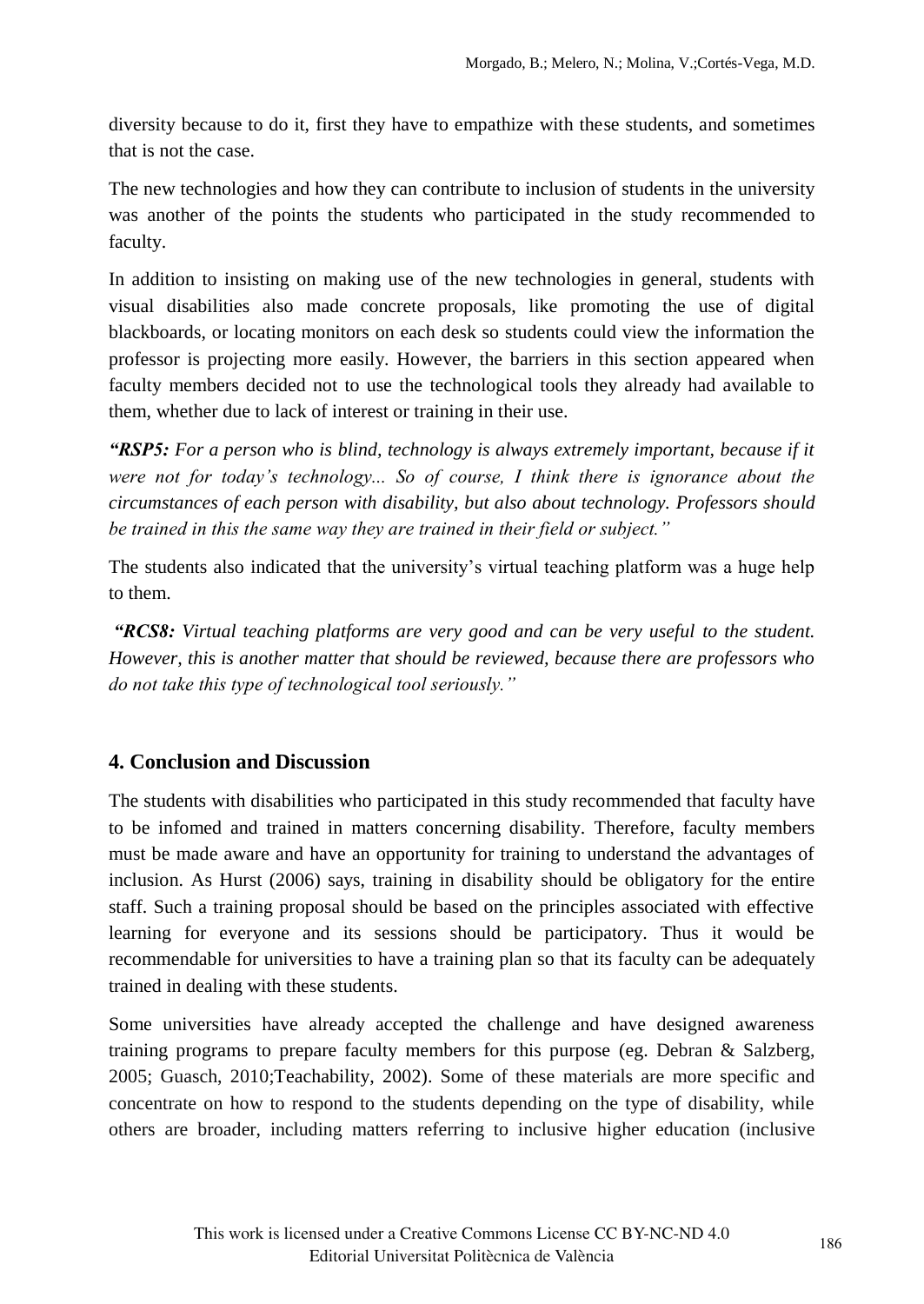classroom methodology, curriculum adaptation, etc.). Zhang et al. (2010) recommend that to facilitate participation by faculty members, training should be online and go at their own pace.

Some content that seems to be indispensable in the design of faculty training for responding to the educational needs of students with disabilities, is the universal learning design (Watchorn, Larkin, Ang, & Hitch, 2013). Applying a universal design to learning means guaranteeing equal access to teaching and learning, and as Pliner and Johnson (2004) suggest, conceiving of training from this perspective leads to benefiting not only students with disabilities, but also the rest of the students.

Finally, it is fundamental to consider the use of the new technologies inside and outside of the classroom to favor inclusion of students with disabilities (Pearson & Koppi, 2006). As Seale (2006) explains, in many institutions, e-learning has become an essential tool of learning for many students. Several studies have already reported that the lack of faculty training could become a methodological obstacle and a significant educational barrier for students. Along this line, successful use of methods with specific tools for accessibility of students with disabilities, as some studies argue, not only depends on their technical nature, but also on teaching factors.

#### **References**

- Debram, C. C., & Salzberg, C. H. (2005). A validated curriculum to provide training to faculty regarding students with disabilities in Higher Education. *Journal of Postsecondary Education and Disability*, *18* (1), 49-62.
- Ferni, T., & Henning, M. (2006). From a disabling world to a new vision. En M. Adams and S. Brown (Eds.), *Towards inclusive learning in higher education,* pp.23-31*.* London: Routledge.
- Goodley, D. Lawthom, R. Clough, P., & Moore, M. (2004). *Researching life stories*. London: Routledge.
- Guasch, D. (2010). *Guía de actividades docentes para la formación en integración e igualdad de oportunidades por razón de discapacidad en las enseñanzas técnicas (*Activity Guide for inclusive, equal opportunity training on disability management in Technical Studies). Barcelona: Cátedra de Accesibilidad de la UPC. Retrieved from:

http://upcommons.upc.edu/eprints/bitstream/2117/10245/1/Guia%20Actividades%20IO.pdf

Hadjikakou, K., & Hartas, D. (2008). Higher education provision for students with disabilities in Cyprus. *Higher Education*, *55*, 103-119. doi: 10.1007/s10734-007-9070- 8.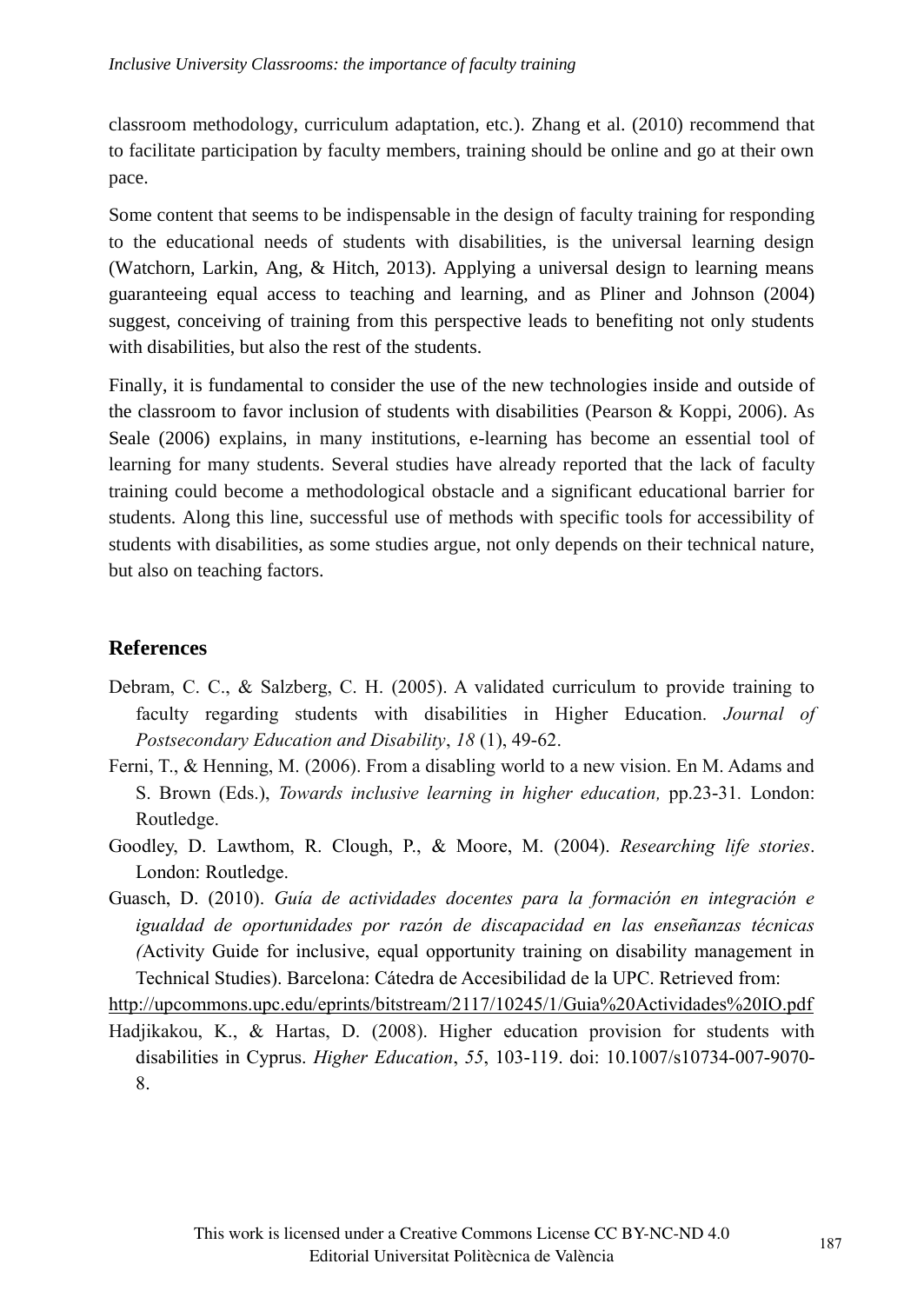- Hurst, A. (2006). Disability and maistreaming continuing profesional development in higher education. En M. Adams and S. Brown (Eds.), *Towards inclusive learning in higher education,* pp.56-66. London: Routledge.
- Leyser, Y., Greenberger, L., Sharoni, V., & Vogel, G. (2011). Students with disabilities in teacher education: Changes in faculty attitudes toward accommodations over ten years. *International Journal of Special Education, 26* (1), 162-174.
- Miles, M.B., & Huberman, A.M. (1994). *Qualitative data analysis*. CA, USA: Sage Publications.
- Moriña, A., López, R., & Molina, V. (2014). Students with disabilities in higher education: a biographical-narrative approach to the role of lecturers. *Higher Education Research & Development. 34* (1), 147-159. doi: 10.1080/07294360.2014.934329
- Moswela, E., & Mukhopadhyay, S. (2011). Asking for too much? The voices of students with disabilities in Botswana. *Disability & Society*, 26, 307-319. doi:10.1080/09687599.2011.560414.
- Oliver, M. (1990). *The politics of disablement.* Basingstoke: Macmillan.
- Pearson, E., & Koppi, T.( 2006). Supporting staff in developing inclusive online learning. En M. Adams & S. Brown (Eds.), *Towards inclusive learning in higher education,*  pp.56-66*.* London: Routledge.
- Pliner, S. M., & Johnson, J. R. (2004). Historical, Theoretical, and Foundational Principles of Universal Instructional Design in Higher Education. *Equity & Excellence in Education*, *37*, 105-113. doi: 10.1080/10665680490453913.
- Riddell, S., & Weedon, E. (2014). Disabled students in higher education: Discourses of disability and the negotiation of identity. *International Journal of Educational Research*, *63*, 38-46.
- Riessman, C. K. (2008). *Narrative methods for the human sciences*. Los Ángeles: Sage Publications.
- Seale, J. (2006). *E-learning and disability in higher education: accessibility research and practice.* Abingdon: Routledge.
- Teachability (2002). *Teachability project: Creating an accessible curriculum for students with disabilities*. Glasgow: University of Strathclyde.
- United Nations (UN) (2006). *Convention on the Rights of Persons with Disabilities and Optional Protocol.* Retrieved from http://www.un.org/disabilities/documents/convention/convoptprot-e.pdf
- Watchorn, V., Larkin, H., Ang, S., & Hitch, D. (2013). Strategies and effectiveness of teaching universal design in a cross-faculty setting. *Teaching in Higher Education*, *18*, 477-490. doi: 10.1080/13562517.2012.752730.